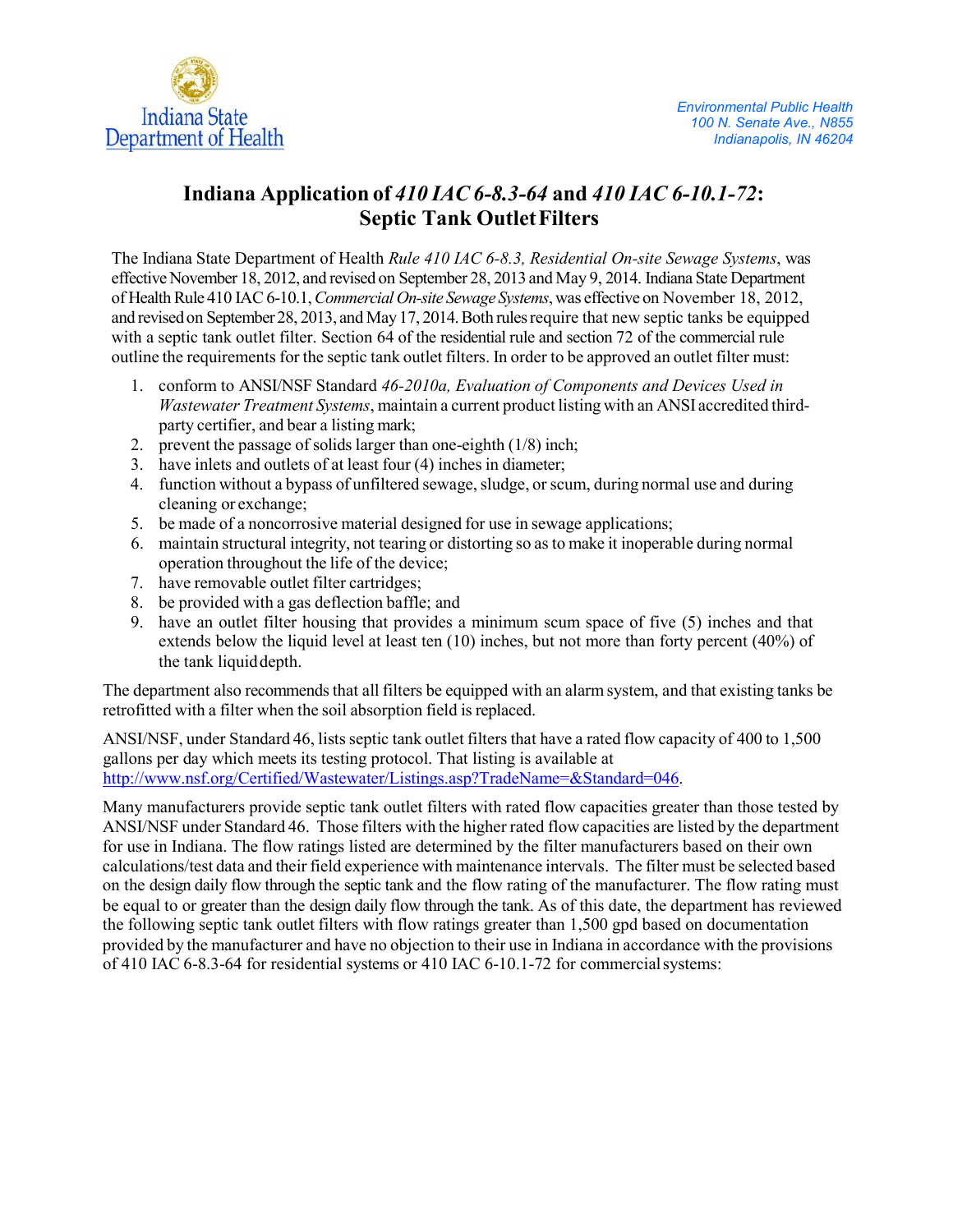## Clarus Environmental:

#5000-0007, Model WW4, flow rating of 4,000 gpd

# Lifetime Filter LLC:

Residential or Domestic Strength effluent LT-1/8"/Black, flow rating up to 3500 gpd. LT-1/16"/Grey, flow rating up to 3350 gpd. LT-1/32"/Green, flow rating up to 3000 gpd. LT-1/64"/White, flow rating up to 2500 gpd.

# Non-domestic strength effluent

| Product $#$ :        | Non-domestic strength effluent (GPD) |                   |                   | Primary    |
|----------------------|--------------------------------------|-------------------|-------------------|------------|
| lid color            | $<$ 300                              | 300-600           | 601               | Filtration |
|                      | CBOD <sup>5</sup>                    | CBOD <sup>5</sup> | CBOD <sup>5</sup> | size       |
| $LT-1/8$ : Black     | 3000                                 | 2500              | 2000              | $1/8$ "    |
| $*LT-1/16$ : Grey    | 2750                                 | 2000              | 1500              | 1/16"      |
| **LT- $1/32$ :Green  | 2500                                 | 1875              | 1500              | 1/32"      |
| **LT- $1/64$ : White | 2500                                 | 1750              | 1500              | 1/64"      |

\* The use of this filter in commercial applications recommends the installation of an audio visual alarm. \*\*The use of these filters in commercial applications will **require** the installation of an audio visual alarm.

## Polylok, Inc.:

Pl-122, flow rating of 3,000 Pl-525, flow rating of 10,000 gpd Pl-625, flow rating of 8,000 gpd

Tuf-Tite, Inc.:

Model EF-6 Combo, flow rating of 3,000 gpd

## Zabel Environmental Technology, Inc.:

A100 8x18 VC, flow rating of 3,000 gpd A100 8x26 VC, flow rating of 3,800 gpd A100 8x32 VC, flow rating of 5,100 gpd A100 12x20 VC, flow rating of 5,700 gpd A100 12x28 VC, flow rating of 8,600 gpd A100 12x36 VC, flow rating of 10,000 gpd A300 8x18 VC, flow rating of 1,700 gpd A300 8x26 VC, flow rating of 2,600 gpd A300 8x32 VC, flow rating of 3,500 gpd A300 12x20 VC, flow rating of 3,900 gpd A300 12x28 VC, flow rating of 5,900 gpd A300 12x36 VC, flow rating of 7,900 gpd

The following outlet filters are no longer being manufactured; however, they were previously approved for use at the flow ratings indicated below. If these filters are still available, they are approved for use at the stated flow rating, or if they are currently in use, they are approved for continued use.

Bear Onsite, LLC:

ML3-910, flow rating of 3,350 gpd ML3-916, flow rating of 2,750 gpd ML3-925, flow rating of 2,750 gpd ML3-932, flow rating of 2,750 gpd